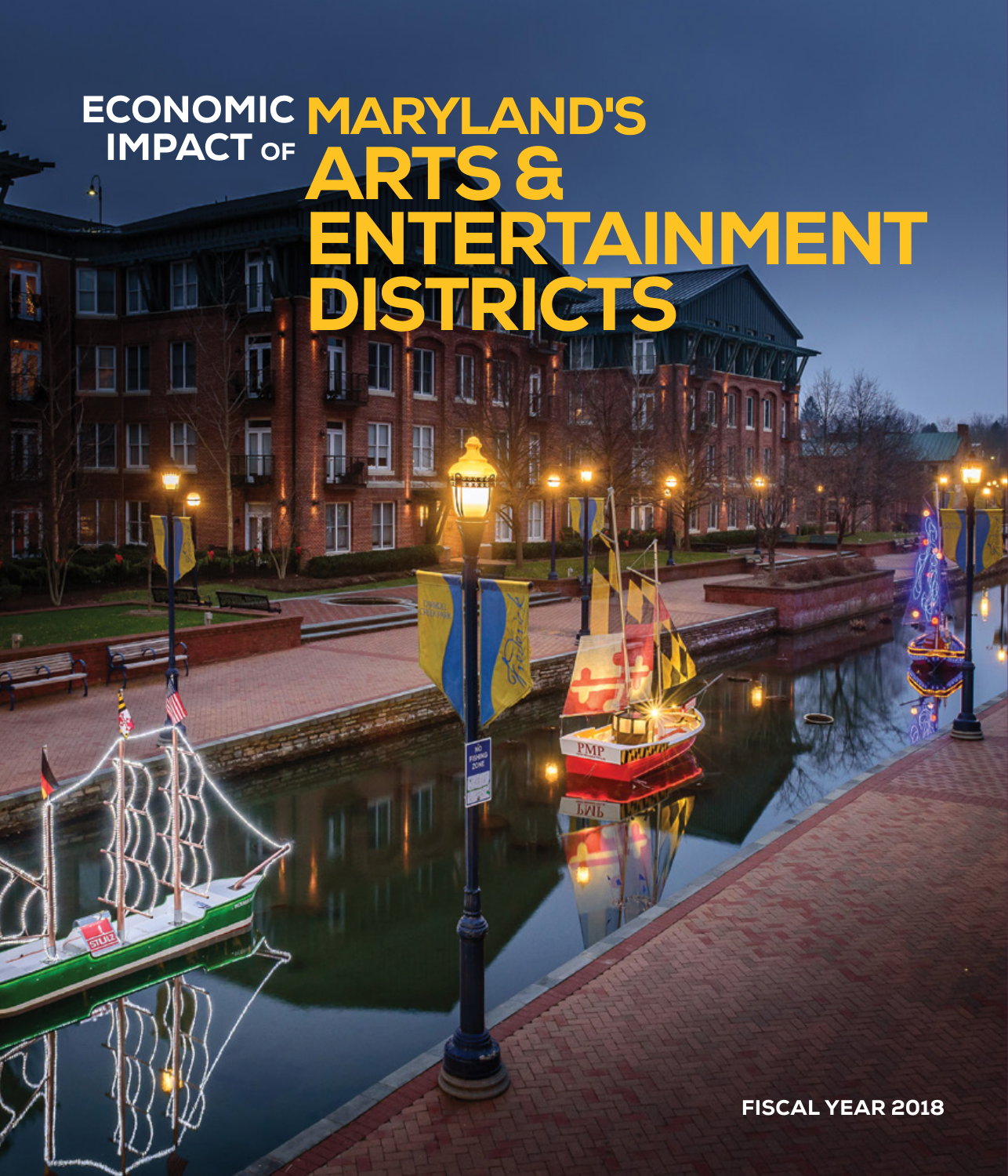## **MARYLAND'S 25 ARTS & ENTERTAINMENT DISTRICTS include urban** Each A&E district leverages its unique character to bolster and



*The FY18 A&E Districts Economic Impact Analysis was conducted by Towson University's Regional Economic Studies Institute.*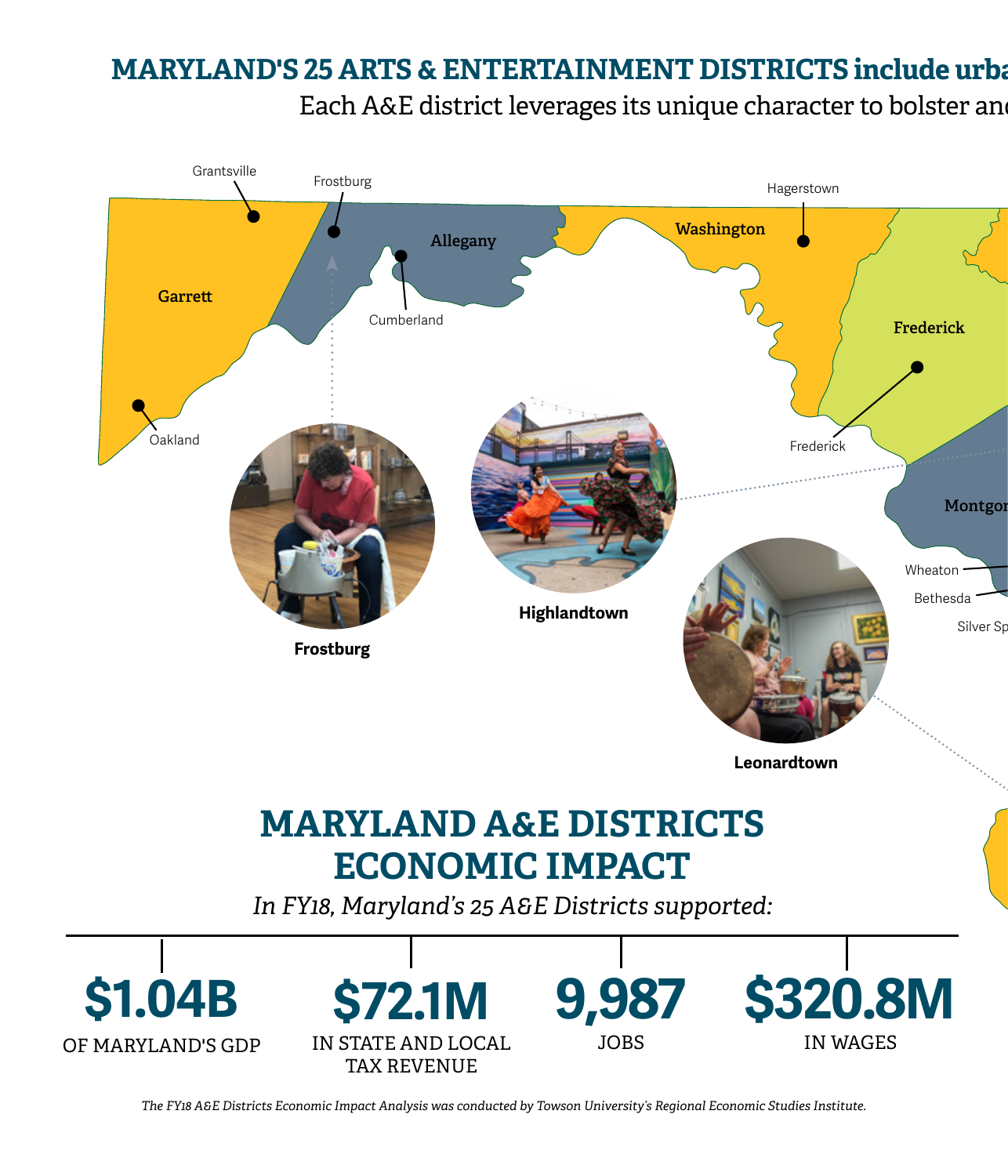### **ARYLAND** 20 ARTS 2011 MED INCOCIDE UP. Also, suburban and Faltimore City. d increase arts activity, enhance livability and attract tourism.